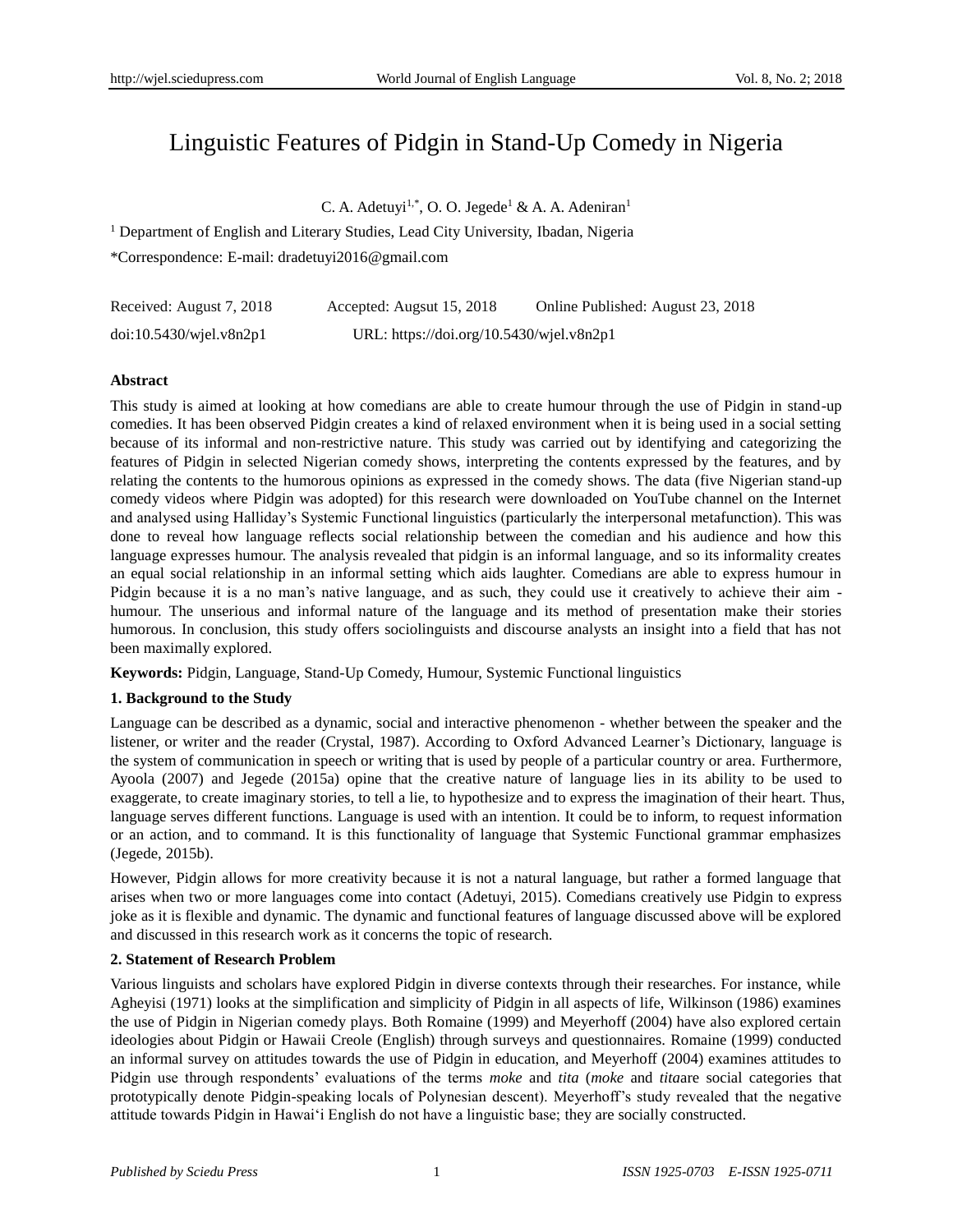In the same vein, Inoue (2007) examines covert ideologies in Pidgin, paying special attention to the humour in its translation. Similarly, Akande (2008) examines the verbs in Nigerian pidgin in comparison with standard Nigerian English. Akande & Salami (2010) also investigates the use of Pidgin and the attitudes of Nigerian University students to it. Balogun (2012) carries out an empirical study on the perception, use and attitudes toward Nigerian Pidgin in formal and informal settings, based on spontaneous speeches collected from formal and informal settings. These are few out of the many perspectives through which scholars have explored Pidgin.

While many studies have examined Pidgin from different perspectives, there is limited study in the area of humour, especially in comedy shows. In order to fill this gap, this study intends to examine Pidgin as a language that creates humour in comedy shows in Nigeria.

## **3. Aim and Objectives of the Study**

The aim of this study is to examine Pidgin as a language of humour in selected Nigerian stand-up comedy shows. The objectives of the study are to:

- a) identify and categorize the features of Pidgin in selected Nigerian comedy shows,
- b) interpret the contents expressed by the features, and
- c) relate the contents to the humorous opinions as expressed in the comedy shows.

### **4. Literature Review**

### *4.1 Pidgin*

"A Pidgin language is generally understood to be a simplified language, but whose grammar is very different. Pidgins are formed when speakers of one language engage in trade with speakers of another, and neither knows the other's language" (Le page 1977). This definition views Pidgin as a simplified language serving a commercial purpose-trading. In the same vein, Yule (2007:233) describes Pidgin as a "variety of a language (e.g. English) which developed for some practical purpose, such as trading, among groups of people who had a lot of contact, but who did not know each other's languages". Supporting this view is Akindele & Adegbite (2005) who sees Pidgin as a language that is formed when speakers of one language engage in trade with speakers of another.

There are considered to be between six and twelve million people still using Pidgin languages and between ten and seventeen million using descendants of Pidgin called creoles **(**Yule 2007). This shows that Pidgin is a language widely in use serving several functions such as commercial purpose, social purpose and the purpose of bringing people together in a multilingual society.

#### *4.2 Features of Pidgin*

Hymes (1971) observes that Pidgin has some unique features. These features are summed up thus:

- a) Uncomplicated clausal structure
- b) Reduction or elimination of syllable codas
- c) Reduction of consonant clusters or breaking them with epenthesis
- d) Basic vowels, such as [a,e, i, o, u]
- e) Absence of tones, such as those found in West African and Asian languages
- f) Use of separate words to indicate tense, usually preceding the verb
- g) Use of reduplication to represent plurals, superlatives, and other parts of speech that represent the concept being increased.
- h) A lack of morphemic variation

However, Akindele & Adegbite (2005) adds other features:

- a) No defined standard grammar or model
- b) Absence of noun-verb agreement endings
- c) Pronunciations tend towards a pattern of consonant followed by vowel clusters

Faniran, Adetuyi and Adeniran (2016) also present other features of Pidgin as:

- a) Simple structure in phonology, morphology and grammar which makes it easy to learn
- b) No tense markings and inflections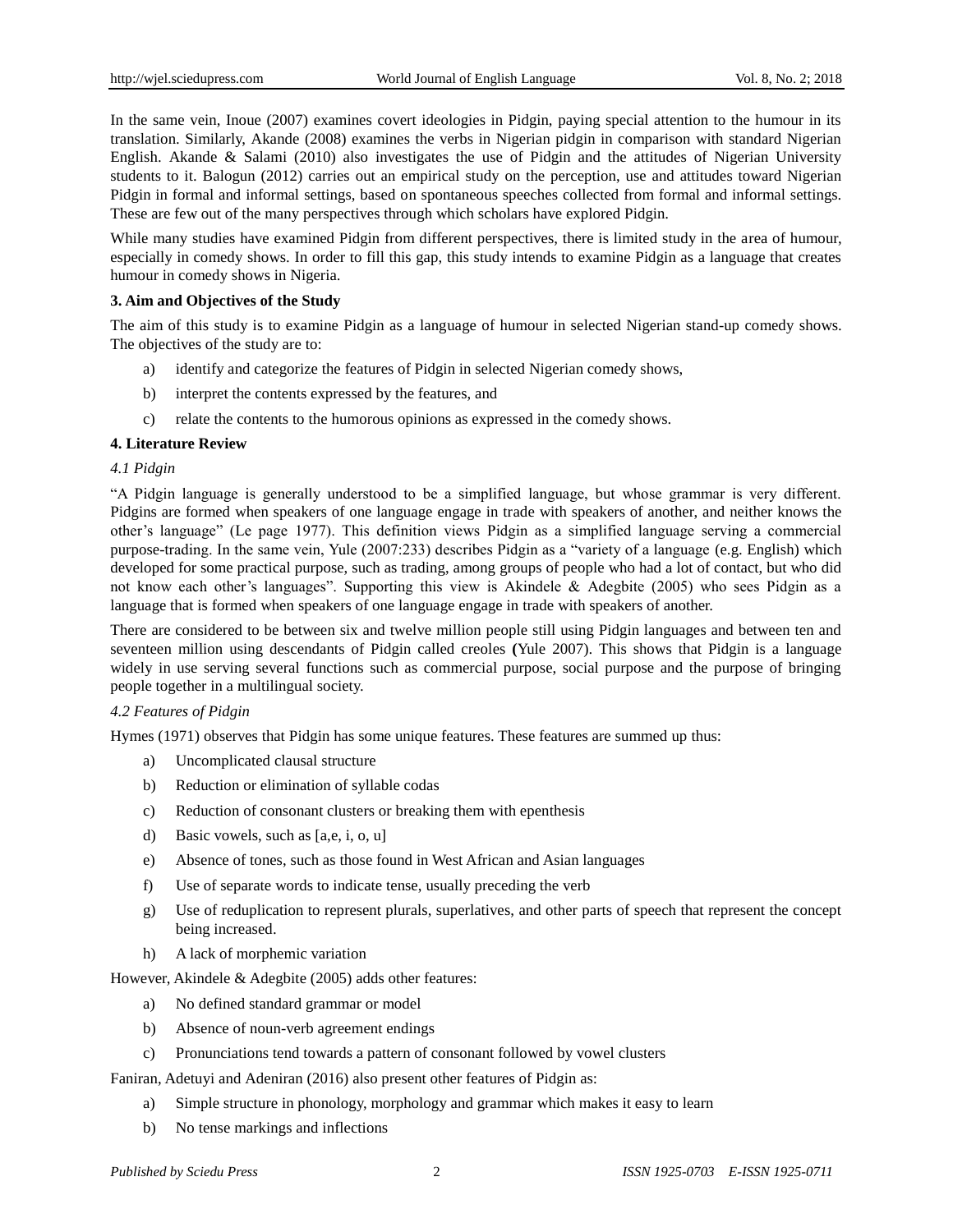- c) No rigid sentence form
- d) Use of invariable pronouns
- e) Absence of inflectional and derivational morphemes
- f) Absence of articles

## *4.3 Pidgin as a Language of Humour and Comedy*

Humour is the tendency of particular cognitive experiences to provoke laughter or provide amusement. The term derives from humoural medicine of the ancient Greeks, which taught that the balance of fluids in the human body, known as humours, controlled human health and emotion. People of all ages and cultures respond to humour. Most people are able to experience humour-i.e., to be amused, to smile or laugh at something funny- and thus are considered to have a sense of humour. The hypothetical person lacking a sense of humour would likely find the behavior induced by humour to be inexplicable, strange, or even irrational. Though ultimately decided by personal taste, the extent to which someone finds something humorous depends on a host of variables, including geographical location, culture, maturity, level of education, intelligence and context.

Humour is essentially amusing and generates laughter. The language of humour therefore has to be amusing, freely expressed with little or no formalities and capable of appealing to the audience's emotion in order to generate laughter (Faniran, Adetuyi and Adeniran, 2016). Longo (2010:124) describes humour as "a multi-functional communication strategy that can be used across diverse contexts. It can be employed to regulate and maintain the status quo; to interrogate received knowledge(s); to negotiate and establish counter-discourses; to resist or take power; to elucidate anomalies and inconsistencies in the taken-for- granted life world".

Wilkinson (1986) asserts that the Nigeria Pidgin is the language of realism and relaxation; the vehicle of expressing emotion, disorder and for discussing sex; and particularly, the language comedy and satire. She also observes that the comic effect of Pidgin is due to something a little more complex than the normal flattering of the ego that derives from watching the ridiculous antics of a being who is different from the self. Within the past or present experience of at least part of the public is the constant and often oppressive effort to speak correct English and to inhibit the urge to use either the mother tongue or Pidgin. The vicarious adoption of Pidgin made possible through the presence of Pidgin speaking characters on stage represents a considerable release of tension.

Inoue (2007:85) observed that "In Pidgin-English translation jokes, a Pidgin and an English text are juxtaposed. While the core meaning of the texts is kept roughly the same, the inter-textual gap is manipulated for comic effect". The study examines how the two voices are linguistically constructed in translation humor; and also investigates how the portrayals of Pidgin speakers and English speakers in translation humour are interpreted by people from Hawaii and by people from the mainland.

Inuoe (2007) also observed, in the translations, that English makes use of euphemism to express some terms which pidgin expresses in a raw form, such as ass, butt, death, etc. The study demonstrates how translation humor can be explored as a fruitful site for the examination of language ideologies. In the light of this, Pidgin can be said to be a dysphemistic language and the rawness in its expression accounts for its ability to express jokes and humour better than the English language which is highly euphemistic.

## **5. Research Methodology**

To carry out this research, videos of Nigerian comedy shows were downloaded from YouTube channels on the Internet. Five of these videos were randomly selected to cut across various comedians who make use of Pidgin in their shows or videos. The selected videos will be transcribed. Thereafter, the features of Pidgin will be identified and then discussed in line with opinions expressed through humour in the videos. The linguistic expressions used to generate humour and laughter in the Stand –up comedy will be analysed in line with M.A.K. Halliday's Systemic Functional Linguistics approach. This is because context and function plays a vital role in the linguistic choices employed by a speaker. A comedian chooses certain linguistic expressions which would suit the purpose of creating humour, thereby achieving the purpose of the Stand-up comedy- entertainment through laughter,

## **6. Theoretical Framework**

The theoretical framework for this research is the Systemic Functional Linguistics (SFL): an approach t[o linguistics](http://en.wikipedia.org/wiki/Linguistics) that considers [language](http://en.wikipedia.org/wiki/Language) as a [system.](http://en.wikipedia.org/wiki/System) It was developed by [Michael Halliday.](http://en.wikipedia.org/wiki/Michael_Halliday) Halliday (1985) incorporates two central dimensions of language: system and function. Halliday (1985) notes that the term *systemic* refers to the view that language is "a network of systems or interrelated sets of options for making meaning". This foregrounds Saussure's paradigmatic axis which views language as choice. The term *functional* refers to Halliday's view that language is as it is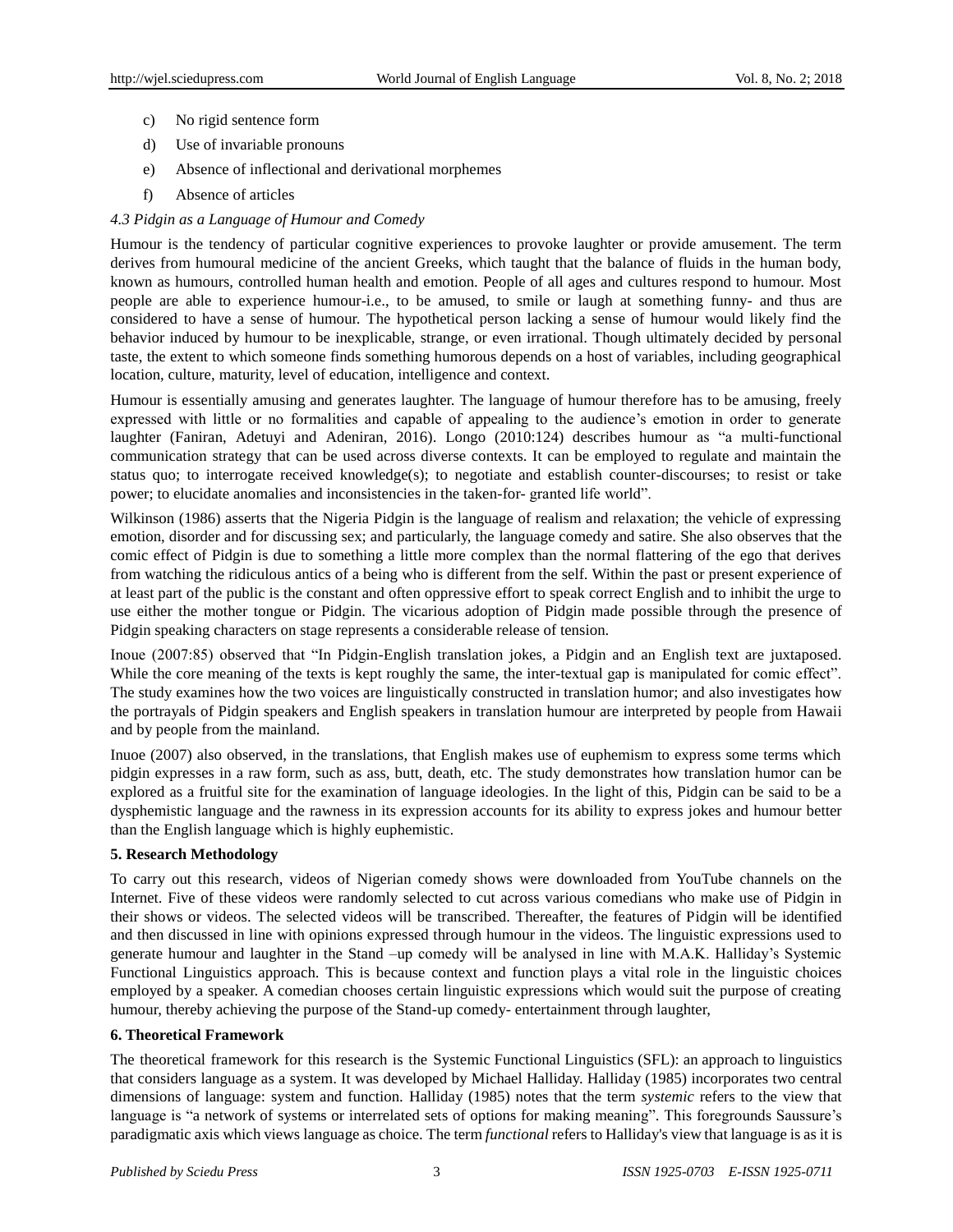because of what it is set out to do (Eggins, 2004). In other words, SFL is the study of the relationship betwee[n language](http://grammar.about.com/od/il/g/languageterm.htm) and its functions in social settings. Systemic Functional Linguistics treat[s grammar](http://grammar.about.com/od/fh/g/grammarterm.htm) as a meaning-making resource and insists on the interrelation of form and meaning.

Chapelle (1998) observes that Systemic Functional Linguistics is a study of functions and semantics which is claimed to be the basis of human language and communicative activity, As opposed to structural approaches that focus primarily on syntax, SFL-oriented linguists begin with an exploration into social contexts and move on from there to look at how language acts upon, and is constrained or influenced by this social context. Halliday (2003) also describes grammar as systems and not as rules on the basis that every grammatical structure involves a choice from a describable set of options. Language is thus, a *meaning potential*. Halliday (1994) refers to his functions of language as [metafunctions.](http://en.wikipedia.org/wiki/Metafunction) He proposes three general functions: the *ideational*, the *interpersonal* and the *textual*. Each of the three metafunctions is about a different aspect of the world, and is concerned with a different mode of meaning of clauses.

## **A. Ideational Metafunction**

The ideational metafunction is about the natural world in the broadest sense, including our own consciousness, and is concerned with clauses as *representations* (Eggins, 2004, Halliday, 1994). The ideational metafunction is the function for construing human experience. It is the means by which we make sense of "reality". Halliday (1994) divides the ideational function into two functions: the logical and the experiential metafunctions. The logical metafunction refers to the grammatical resources for building up grammatical units into complexes, for instance, for combining two or more clauses into a clause complex. The experiential function refers to the grammatical resources involved in construing the flux of experience through the unit of the clause. This study is focusing on the experiential function alone as presented by Eggins (2004).

## **B. Interpersonal Metafunction**

The interpersonal metafunction is about the social world, especially the relationship between speaker and hearer, and is concerned with clauses as *exchanges* (Eggins, 2004, Halliday, 1994). The speaker/writer persona concerns the stance, personalization and standing of the speaker or writer. This involves looking at whether the writer or speaker has a neutral [attitude,](http://en.wikipedia.org/wiki/Attitude_(psychology)) which can be seen through the use of positive or negative language. Social distance means how close the speakers are, e.g. how the use of [nicknames](http://en.wikipedia.org/wiki/Nicknames) shows the degree to which they are intimate. Relative social status asks whether they are equal in terms of power and knowledge on a subject, for example, the relationship between a mother and child would be considered unequal. Focuses here are on [speech acts](http://en.wikipedia.org/wiki/Speech_acts) (e.g. whether one person tends to ask questions and the other speaker tends to answer), who chooses the topic, turn management, and how capable both speakers are, of [evaluating](http://en.wikipedia.org/wiki/Evaluation) the subject.

## **C. Textual Metafunction**

The textual metafunction relates to *mode*; the internal organisation and communicative nature of a text (Eggins, 2004, Halliday, 1994). This comprises textual interactivity, spontaneity and communicative distance. Textual interactivity is examined with reference to [disfluencies](http://en.wikipedia.org/wiki/Speech_disfluency) such as hesitators, pauses and repetitions. Spontaneity is determined through a focus on [lexical density,](http://en.wikipedia.org/wiki/Lexical_density) grammatical complexity, [coordination](http://en.wikipedia.org/wiki/Coordination_(linguistics)) (how clauses are linked together) and the use of [nominal groups.](http://en.wikipedia.org/wiki/Nominal_group_(language)) The study of communicative distance involves looking at a text's [cohesion—](http://en.wikipedia.org/wiki/Cohesion_(linguistics))that is, how it hangs together, as well as any abstract language it uses.

Cohesion is analysed in the context of lexical and grammatical as well as [intonational](http://en.wikipedia.org/wiki/Intonation_(linguistics)) aspects with reference to [lexical chains](http://en.wikipedia.org/wiki/Lexical_chain) and, in the speech register, tonality, tonicity, and [tone.](http://en.wikipedia.org/wiki/Tone_(linguistics)) The lexical aspect focuses on sense relations and lexical repetitions, while the grammatical aspect looks at repetition of meaning shown through reference, substitution and [ellipsis,](http://en.wikipedia.org/wiki/Elliptical_construction) as well as the role of linking [adverbials.](http://en.wikipedia.org/wiki/Adverbial)

## **7. Data Analysis and Findings**

## *7.1 Linguistic Features of Pidgin in the Data*

The features identified in the data are discussed below:

## **A. Inflections and Grammatical Words**

Inflections are morphemes (such as –s, -es, -ed, -ing) which when added to a word, changes the grammatical function of that word. Grammatical words, on the other hand, refer to words such as articles, prepositions, etc. Usually when people do not use or wrongly use inflections and grammatical words in their speech, it shows that such person is not proficient enough in that language. In a society like Nigeria, grammatical errors often make people laugh, to ridicule the speaker. However, comedians, deliberately omit both inflections and grammatical words in order to make people laugh at their jokes.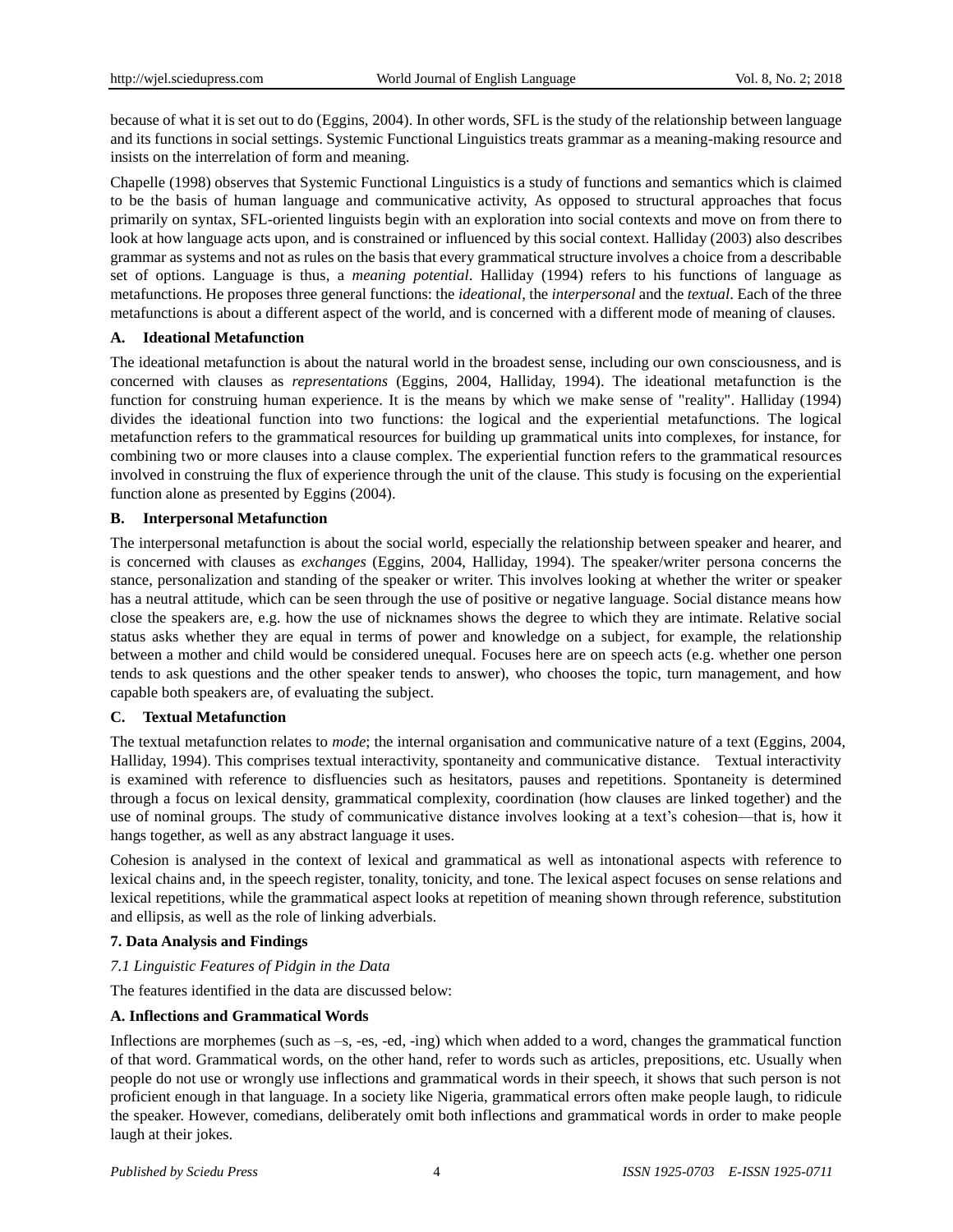#### *Extract 1*

I go market, **buy** blackberry, **buy** torchlight… (Data 1)

*Extract 2*

And she **say** blackberry torch . (Data 1)

*Extract 3*

If somebody **call** your girlfriend for your front (Data 2)

### *Extract 4*

The guy **look** me, he **say** what! (Data 4)

*Extract 5*

I **begin** watch British movies, oh my God... (Data 4)

*Extract 6*

When pastor **see** the new carton (Data 5)

*Extract 7*

Monday morning, my pastor **wake** me, hello (Data 5)

*Extract 8*

The first problem I **notice** (Data 5)

*Extract 9*

Two months later, "Bovi, I want blackberry torch"

## *Extract 10*

I just buy curve, give am, gladly

#### *Extract 11*

I say no dey shout for me, mek we go market,

## **Extract 12**

You can imagine that kind situation (Data 5)

In the extracts from the data provided above, all the verbs in the sentences are in their bare form without inflections. For example, in extract 1, 2, 5, 6, 7 and 8, the comedian is talking about the past, and as such, should use the past tense form of the verbs. Also, in extracts 3 and 4, the plural form of the verbs, which is in the bare form, is used with a singular noun which does not agree with each other. Again, in extracts 5, there is the omission of the preposition, 'to'; and in extracts 9, 10 and 11, articles such as 'a' to qualify the *blackberry phone*, 'the' to identify a particular *curve* model being referred to and 'the' which should accompany the noun 'market' are also omitted. There is also the omission of the preposition 'of' in extract 12. All these omissions occur because of the informal nature of the language and the informal occasion for which it is being used.

Furthermore, in stand-up comedy, the focus is not on the correctness of the grammar. Infact, the audience does not expect that the language of the comedian be perfect, but rather, the focus is on how they can make them laugh through their language. The incorrect grammar also creates an informal atmosphere where humour seems to thrive better. Parts of the audience who only understand little English would not also fall out of place as they can still relate better with simpler forms of words.

## **B. Borrowings**

Nigerian Pidgin derives its vocabulary by borrowing from the English language and the indigenous languages. Comedians borrow words from the indigenous language to create an informal environment by making the language less formal. Some words also sound funnier when expressed in the audience's mother tongue.

## *Extract 13*

As soon as you see Mr. Ibu, you have seen the **mumu** of the family (Data 3)

*Extract 14*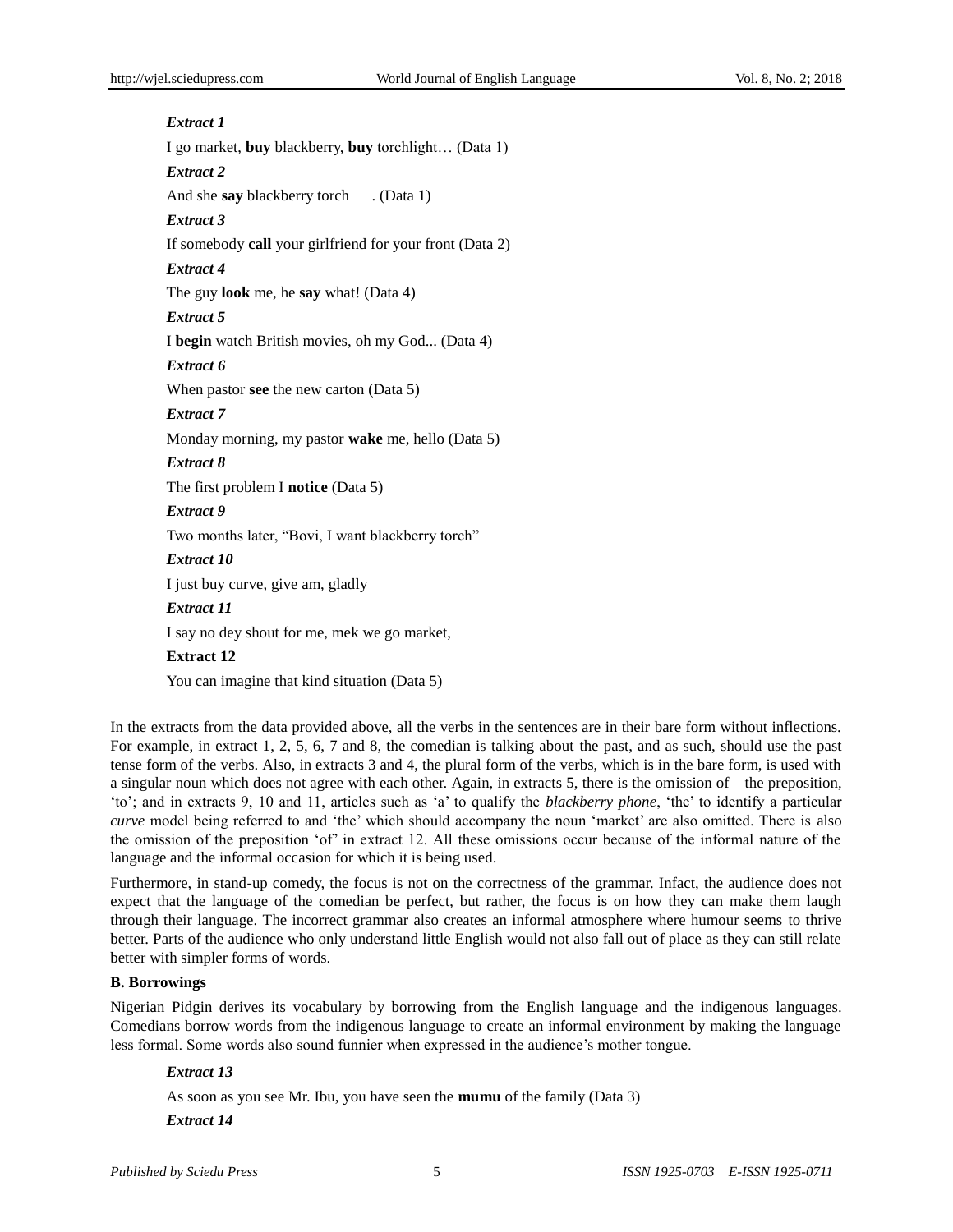I say I'm ready, **eh** (Data 4) *Extract 15* "I'm okay **joo**" (Data 2) *Extract 16* They say **baba**, YAMAHAM na the new product of YAMAHA

For instance, the Yoruba word 'mumu' in extract 13 sounds funnier than its English interpretation (a fool), 'eh' in extract 14 is a funny exclamation as used in the comedy which cannot be expressed verbally in the English language. Also, 'joo' (extract 15) is another borrowed word from Yoruba which shows the mood of the speaker which means *please*. It shows that the speaker is not straight forward in her answer. It therefore, serves the function of giving additional information to the audience. 'Baba' (extract 17), a Yoruba word which means father is used here as a slang common to young males to refer to fellow males. The choice of this word reflects the kind of individual being portrayed probably as a tout.

### **C. Conversion**

Conversion refers to a word formation process whereby the grammatical function of a word is changed to another grammatical function.

## *Extract 17*

So, everybody don on gen (Data 5)

*Extract 18*

Don't worry, we will **off** it" (Data 5)

In extracts 17 and 18, 'on' and 'off', which are completives of the verb 'switch' are used main verb. This is another form of simplified language which is common with Pidgin. It also makes the sentence, short, brief and direct which is common to the language of humour.

#### **D. Collocation Clash**

In sentence formation, certain word can be combined with some particular set of words to form a meaningful sentence. An exception to this norm is called collocation clash i.e. usage of a word with another word which, in a normal sense, should not co-occur. For example, the verb 'come' selects an animate object, but it is used with an inanimate object 'model' as though it is capable of moving from one place to the other in extract 19. Also, the word '**shift**' is used for inanimate object, but it is used to refer to a human being (the comedian) in extract 20.

*Extract 19* Different **model**dey**come** out. (Data 1) *Extract 20* **Shift** closer (referring to a human being) (Data 4) *Extract 21* My brain never still click say this one na the uncle of that one. (Data 1)

Similarly, in extract 21, the comedian refers to the new model of the blackberry phone as the 'uncle' of the former one. This leaves one with the question of how can a phone be an uncle. But, in this case, it is been used to refer to the phone as a superior one as an uncle is always an elderly or a superior person. The use of 'uncle' to make this comparism is therefore humorous. This is because collocation clash, when viewed on the surface seems like an absurdity and absurdity is a phenomenon that generates humour; people need to hear what is new in order to laugh.

## **E. Clipping and Blending**

Clipping is a word formation process whereby a word is reduced to a short form. Examples of clipped words in the data are 'holi' (extract 22) and 'gen' (extract 23), highlighted overleaf. 'Holi' is the short form of holiday; 'gen' is the short form of generator. These two clipped words are less formal and therefore fit into the context in which it is used, making it sound humorous. Similarly, 'cause' is clipped from the word 'because'. It reflects an informal setting and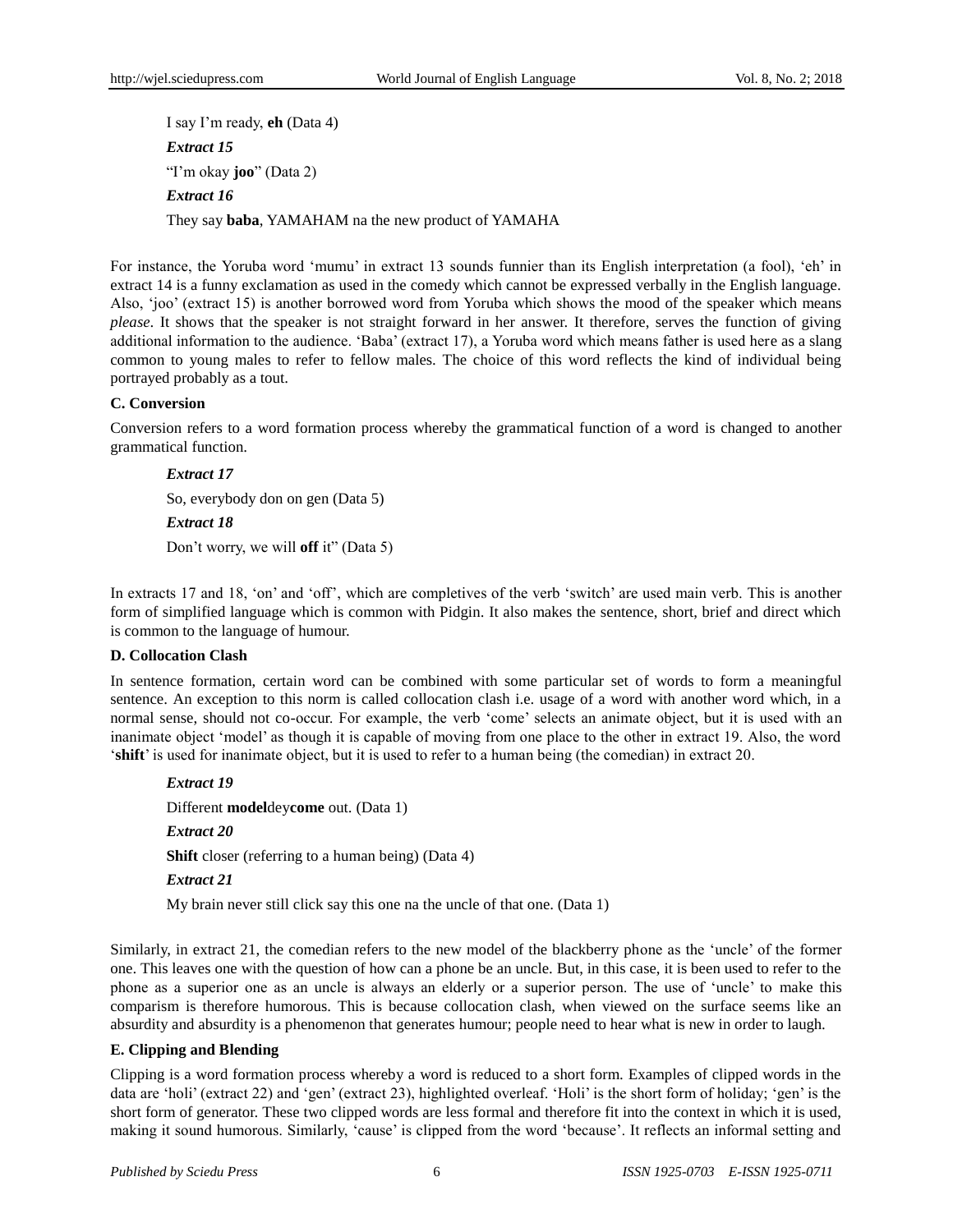use.

## *Extract 22*

He said I know now, commot for where she deymek I tell you wetindey happen

*Extract 23*

Guy now how far, how **holi**? (Data 4)

*Extract 24*

We get **gen**weydey charge small gen, all kinds of **gen.** (Data 5)

*Extract 25*

My guy, you no fit catch am **cause** when she picks up that call

Blending on the other hand is another word-formation process which involves two words; parts of the two words come together to form a blend. 'Commot' (extract 24) is a blend of 'come' and 'out'. Clipping and blending help to shorten words to make it more direct and briefer which is common to the language of humour. The use of clipping and blending in humour can also be related to the nature of the Nigerian society, where almost every word is shortened, especially in informal environment. Full forms of words, therefore, become boring in an informal environment.

#### **F. Code switching**

Code switching is a language contact phenomena and Pidgin arises from language contact. Code switching is the use of two or more different languages in a discourse, for example, the use of Yoruba word together with English in an expression. Code switching is common in a Pidgin dominated discourse. Comedians code switch a lot because of the need to switch between characters which they imitate. Code switching occurs more frequently in the data because of the need for the comedian to imitate a character in his story. This is demonstrated in the extracts highlighted below.

#### *Extract 26*

I go market, buy blackberry, buy torchlight, come present the two, give am

*"What's wrong with you? I said blackberry torch; the latest blackberry"*

I say no dey shout for me, mek we go market,

"Is it not blackberry?" my brain never still click say this one na the uncle of that one (Data 1)

#### *Extract 27*

If somebody call your girlfriend for your front, you tell am say *baby put it on speaker, I wanna hear.* My guy, you no fit catch am *'cause when she picks up that call,* there are lines she go just use ear what you and this your friend are always talking about, I wanna hear it (Data 2)

#### *Extract 28*

As soon as you see ChiomaChukwuka, you have seen the Virgin Mary of the movie.

As soon as you see Aki and Pawapw, you don see the two rats weydey disturb the full community. (Data 3)

#### *Extract 29*

Naijana the only country wey go change your destiny on your behalf

*When, when I was growing up*

*"I want to be a pilot"*

With time you go dey reduce your dream

*"Well I can manage conductor"* (Data 4)

## *Extract 30*

E get where light go dey for your area, dey go dey disturb

*So, everybody in my country has a gen, some get two, three, four, five*

We get gen weydey charge small gen, all kinds of gen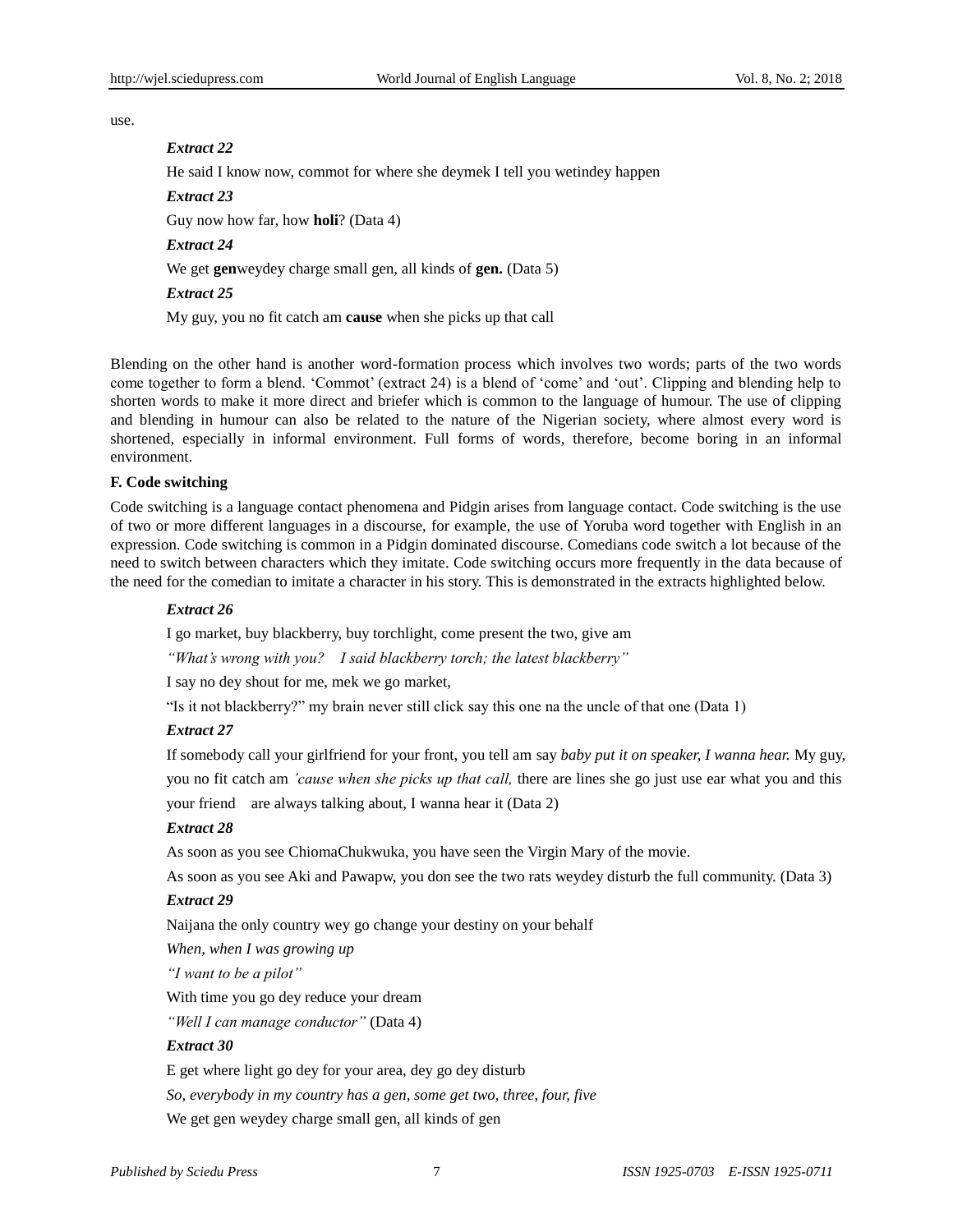*Gen for visitors, gen for weekends, gen for night, gen for afternoon, gen for children, gen for flat screen, gen for small TV, gen for black and white and radio, all kinds of gen,*

You can imagine that kind situation (Data 5)

For instance, in extract 26, the comedian who has being speaking in Pidgin suddenly switches to English language to indicate the sophistication in a lady's expression, and switches back to Pidgin again which is the language of the discourse. Similarly, in extract 27, the comedian switches to the English to report the speech of a lady. The idea behind this sophisticated presentation of ladies, perhaps, is to support the perception of many ladies as pretender, especially when they relate with males. This appears to be a satire, and therefore creates humour.

However, in extracts 28, 29 and 30, each comedian switches between the English language and Pidgin to reflect their flexibility and freedom of expression which is common in an informal or social setting.

#### **G. Exaggeration**

Exaggeration in comedy is borne out of the need to create humour. People exaggerate to emphasize and to impress, so does comedians who exaggerate both in their words and actions while on stage. It is a creative method of getting the audience to laugh. What comedians do is to first create a common image of day to day life in the minds of the audience, and then exaggerates the image which then becomes funny and ridiculous to the audience.

## *Extract 31*

Only my shadow dey there deywakadey find me since. (Data 1)

### *Extract 32*

Naijana the only country wey go change your destiny on your behalf. (Data 4)

#### *Extract 33*

British people, dem like death. In short, they love to die. (Data 4)

#### *Extract 34*

Dey reject my life (Data 4)

#### *Extract 35*

They rejected me so much; there was no space on my passport to put the reject. (Data 4)

#### *Extract 36*

As I reach there, the reject, na my forehead dem put am "Stay house". (Data 4)

#### *Extract 37*

The Lord will replace this gen with a transformer. (Data 5)

For instance, in extract 31, one would imagine if a shadow can walk (waka) not to talk of looking (find) a person. The exaggeration of the Nigerian situation as the kind that is capable of changing one's destiny in extract 32 also creates a funny image. In extract 33, the comedian asserts that Britons love to die, whereas, the general belief is that no one loves to die. This assertion then sounds like an absurd.

Similarly, in extracts 34, 35 and 36, the comedians try to emphasize his rejection by the British embassy through exaggeration. Also, in extract 37, the replacement of a generator with a transformer for an individual is quite outrageous. These outrageous, absurdity, ridiculous and funny scenes and images created are what make people laugh.

#### **H. Repetition**

Repetition is a feature close to reduplication; it is commonly used in Pidgin. It serves the purpose of emphasis. Repetition enhances humour in the sense that when a joke is repeated, it allows the audience that are lost in laughter and uproar to catch up with the discussion, thus helping the flow of communication.

## *Extract 38*

Now, know one thing, girls, they have codes. They have codes amongst themselves. (Data 2)

*Extract 39*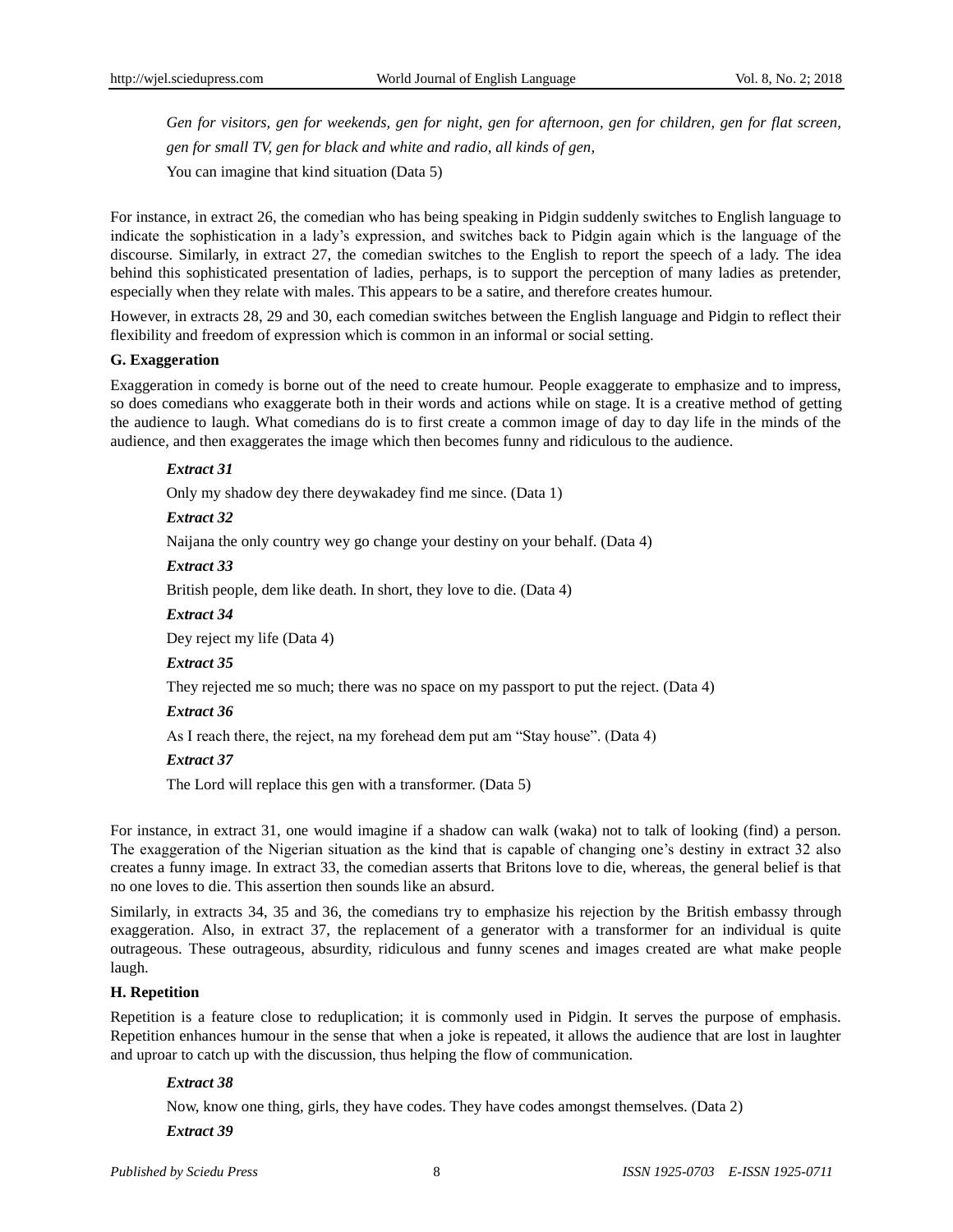"Move, move, move, commot for where she dey. (Data 2) *Extract 40* You'll know, you'll always know. (Data 3) *Extract 41* As in, naija accident scenes, accident scenes (Data 3) *Extract 42* You see Jim Iyke, only Jim Iyke, one lonely road in VGC (Data 3) *Extract 43* I see some white white people here. (Data 4) *Extract 44* Oh boy, see rehearsal, if you see rehearsal (Data 4) *Extract 45* **Gen** for visitors, **gen** for weekends, **gen** for night, **gen** for afternoon, **gen** for children, **gen** for flat screen, **gen** for small TV, **gen** for black and white and radio, all kinds of **gen**. (Data 5) *Extract 46*

'You don't mess with me, you don't mess with me, don't mess with me, don't mess with me" (Data 3)

For instance: extract 38, the comedian repeats the clause, 'they have codes' to emphasize the degree at which ladies communicate using some expressions that is mutually intelligible amongst them; in extract 39, the repetition of the imperative 'move' shows the immediacy with which the speaker wants the action to be carried out. In extract 40, 41and 42, the repeated words are used to give prominence to the topic of discussion which is the lack of creativity in most Nigerian movies. The clause: 'you don't mess with me' in extract 46 is repeatedly used to emphasize on the piece of information being passed. Also, in extract 43, the word 'white' is repeated to depict that the speaker is talking about the white and strictly the white just as some people use the adjective 'small' as in *small small people* to classify the people being referred to as little or inferior. The repetition of 'white' however is a form of pluralization, indicating different set of white people.

Again, the repetition of 'see rehearsal' is to give the audience a picture of the kind of practice or personal training the comedian went through in order to speak British English. This creates a funny image of how Nigerians strive to master the British pronunciation. In extract 45, the repetition of 'gen' which means generator emphasizes the topic of discussion in data 5, which is the epileptic power supply in Nigeria which necessitates the use of generator. The comedian is also trying to show that the generating set is a common item in every household, office or any setting.

#### **I. Sound Imitation**

Generally, in stand-up comedy, what comedians do is to tell a story which could be real or imaginative. In the course of telling the story, the comedians often imitate the characters which they have created in the story and also imitate some sounds of actions involved in the story. Sound imitation is a technique used by comedians to make their story seem real and also create humour. This is because, usually, when people imitate or mimic, it makes people laugh.

#### *Extract 47*

Them just bring am come gbraa, say four hundred and fifty thousand. (Data 1)

#### *Extract 48*

When I vanish, she no know. I just pium. (Data 1)

#### *Extract 49*

So, everybody don on gen, na my head gbruuuruuu, gbruuuruuu. (Data 5)

#### *Extract 50*

The first problem I notice, the sound change from gbruuururu to tche-tche-tche. (Data 5)

'Gbraa' as used in extract 47 is used to represent the sudden action of bringing the phone. The 'gbraa' sound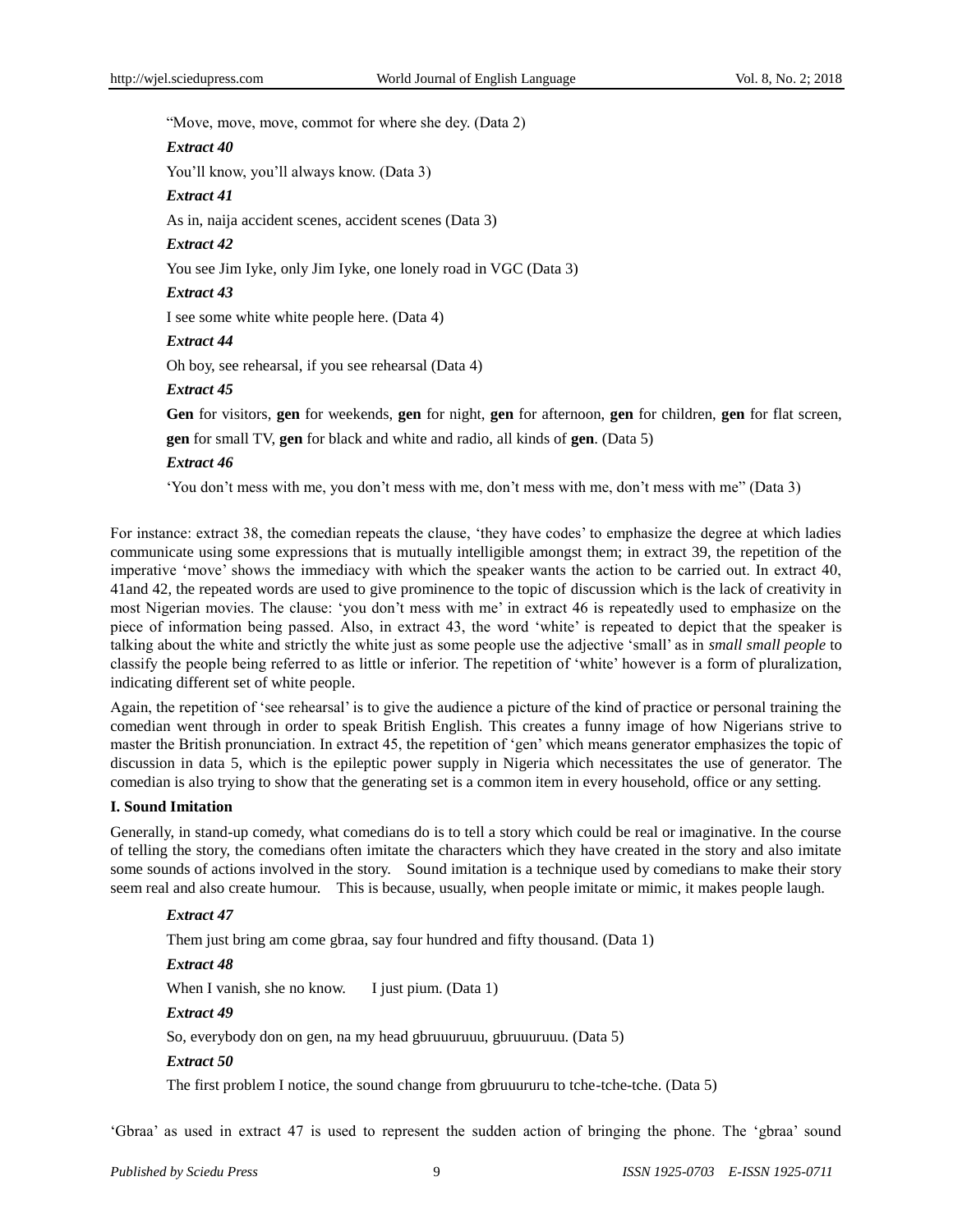indicates a sound that could frighten or take someone aback. This indicates that the comedian was taking aback by the price of the phone which his girlfriend wants him to buy for her. 'pium' (a sound closed to the sound of a fast moving car) in extract 48 indicates the speed with which the comedian left the market. Also, the sound "gbruuuruuu' is used to represent the sound a generation makes when it is in a good working condition, while 'tchetchetche' denotes the deteriorating condition of the generator.

Again, most of the sounds have plosive sounds as their initial sound. For instance, the [gb] sound in 'gbraa' and 'gbruuuruuu' is a voiced plosive which reflects the explosion with which the action takes place and the explosion associated with a generator. On the other hand, the initial 'p' sound in 'pium' is a voiceless bilabial plosive which emphasizes the forceful speed through ehich the comedian escapes. Again, the, periodical break in the sound indicated by a dash (-) shows the state of instability of the generator as opposed to the smooth-running state indicated by the repetition of the /u/ sound in 'gbruuuruuu', which means that the generator is in a good working state.

## **8. Research Findings**

Having analyzed some Nigeria stand-up comedies, this research work found out that the Pidgin creates an equal social relationship because it is an informal language, and thus, it is very good at generating laughter. It is also discovered that comedians are able to creatively use language to express humour because it is no man's native language and thus, allows for creativity as the art of comedy is also a creative act. Finally, the Pidgin language is not a rigid one, but a flexible one, which makes it suitable for the art of comedy as it is flexible itself.

#### **9. Summary and Conclusion**

So far, much has been said about the Pidgin and how it is used to create humour in stand-up comedies. Certain linguistic features such as blending, clipping, sound imitation, exaggeration, code-switching, borrowings, conversion, collocation clash, simple lexical choices, and ellipsis have been examined and discussed in relation to how they are used to create humour.

The use of Pidgin in stand-up comedy shows can also be described as a round peg in a round hole as it is an informal language used for an informal occasion, which makes it fit for such purpose. The Nigerian Pidgin also expresses general phenomenon common to the Nigerian society in its original state, because it allows borrowings from the indigenous language.

The interpersonal function of language was also illustrated through the comedians' creation and maintenance of an informal relationship with the audience. This was exemplified through the use of social deixis which shows the relationship that exists between the comedians and the audience.

Some of the features such as clipping, collocation clash, wrong use of prepositions which leads to conversion, code switching, found in the language of stand-up comedy are features of the Nigerian English. We can therefore conclude that Nigerian Pidgin and the Nigerian English share a lot of characteristics as they also share the same context. Nigerian Pidgin, no doubt, also performs the function of a lingua franca and eases out stress through the expression of humour because of it less-formal nature.

Pidgin, being "a no man's language" is seen as a creative tool, especially by comedians who creatively and judiciously use it to achieve a purpose which is humour. This is because unlike many other languages, Pidgin has little or no rules; it is a language born out of creativity itself.

#### **References**

- Adetuyi, C. A. (2015). An Insight into the Peculiarities of Human Language. *Journal of Arts and Contemporary Society, 7*(2), 65 – 69.
- Agheyisi, R. (1971). *West African Pidgin: Simplification and Simplicity*. Unpublished PhD Dissertation, Stanford University.
- Akande, A. (2008). *The Verb in Standard Nigerian English: A sociolinguistic Approach*. Unpublished PhD Dissertation, University of Leeds.
- Akande, A. T., & Salami L. O. (2010). Use and Attitudes towards Nigerian Pidgin English among Nigerian University Students, in Millar, Robert McColl (ed.) Marginal Dialects: Scotland, Ireland and Beyond. Aberdeen: *Forum for Research on the Languages of Scotland and Ireland* pp.70-89.
- Akindele, F., & Adegbite, W. (2005). *The Sociology and Politics of English in Nigeria: An introduction*. (Revised Ed) lle-Ife. ObafemiAwolowo University Press.
- Ayoola, K. A. (2007). *University English for all Students*. Lagos, Olivetree.